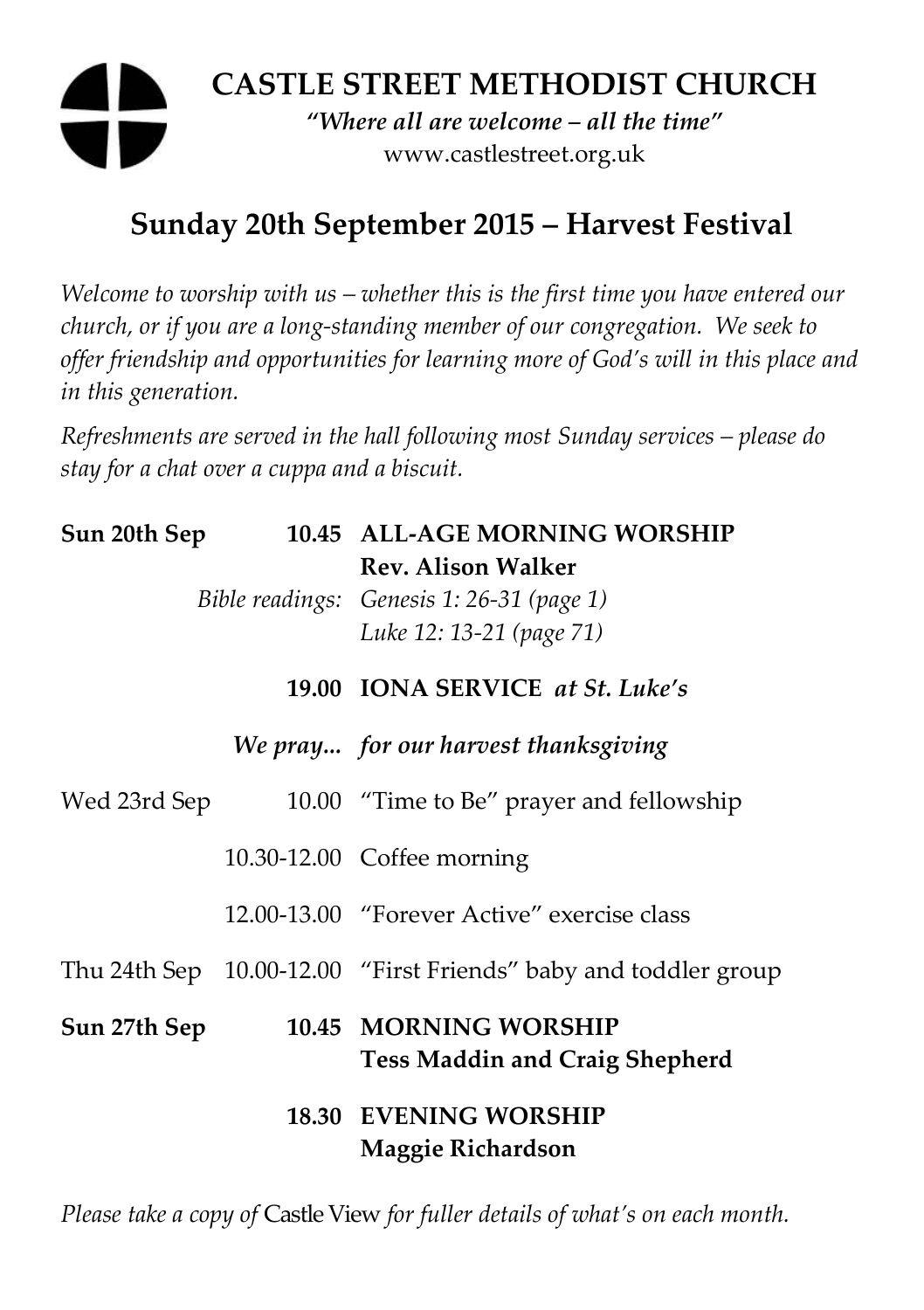### **Barn Dance and Supper – date confirmed**

The date of the all-age Barn Dance at Castle Street is confirmed as Saturday 10th October. It will start at 5pm, and food will be served at 6pm with dancing continuing after that. Joyce Goodall will be the caller. More details will follow...

+\*\*\*\*\*\*\*

#### **"Big Issues" at Histon Methodist Church**

Histon's "Big Issues" roughly fortnightly series of "stimulating and at times controversial series of evenings to challenge your thinking" resume this week, on Thursday evening (24th September), starting at 7.30pm, when Revd. Simon Oliver talks on "The Death of Methodism", and asks whether the decline in the British Methodist Church is irreversible, or if there are signs of hope. Coffee, tea and tempting desserts are served in the interval. All are welcome.

+\*+\*\*\*\*+

#### **Harvest at Orwell**

Next Sunday (27th September) is the Harvest Festival at Orwell Methodist Church. Following the 11am service, the chapel will be open for viewing of the displays. There will be refreshments and harvest hymn-singing.

+\*\*\*\*\*\*\*

### **Appeal for help with Wintercomfort's Food4Food community café**  Wintercomfort is looking for reliable, understanding people with good customer service skills and an interest in helping the homeless improve

their lives.

Wintercomfort's Food4Food community café is open to the public at St. Andrew's Hall, Chesterton at lunchtimes from Tuesday to Friday erach week. The community volunteers help ensure the smooth running of the café and support the service users in a range of tasks, enabling them to gain employment skills, qualifications and experience working in a catering environment.

For more information, please contact Emma Gerrard at Wintercomfort on (01223) 518 140 or e-mail volunteers *at* wintercomfort *dot* org *dot* uk – or drop in to the café for a cup of tea and see it in action!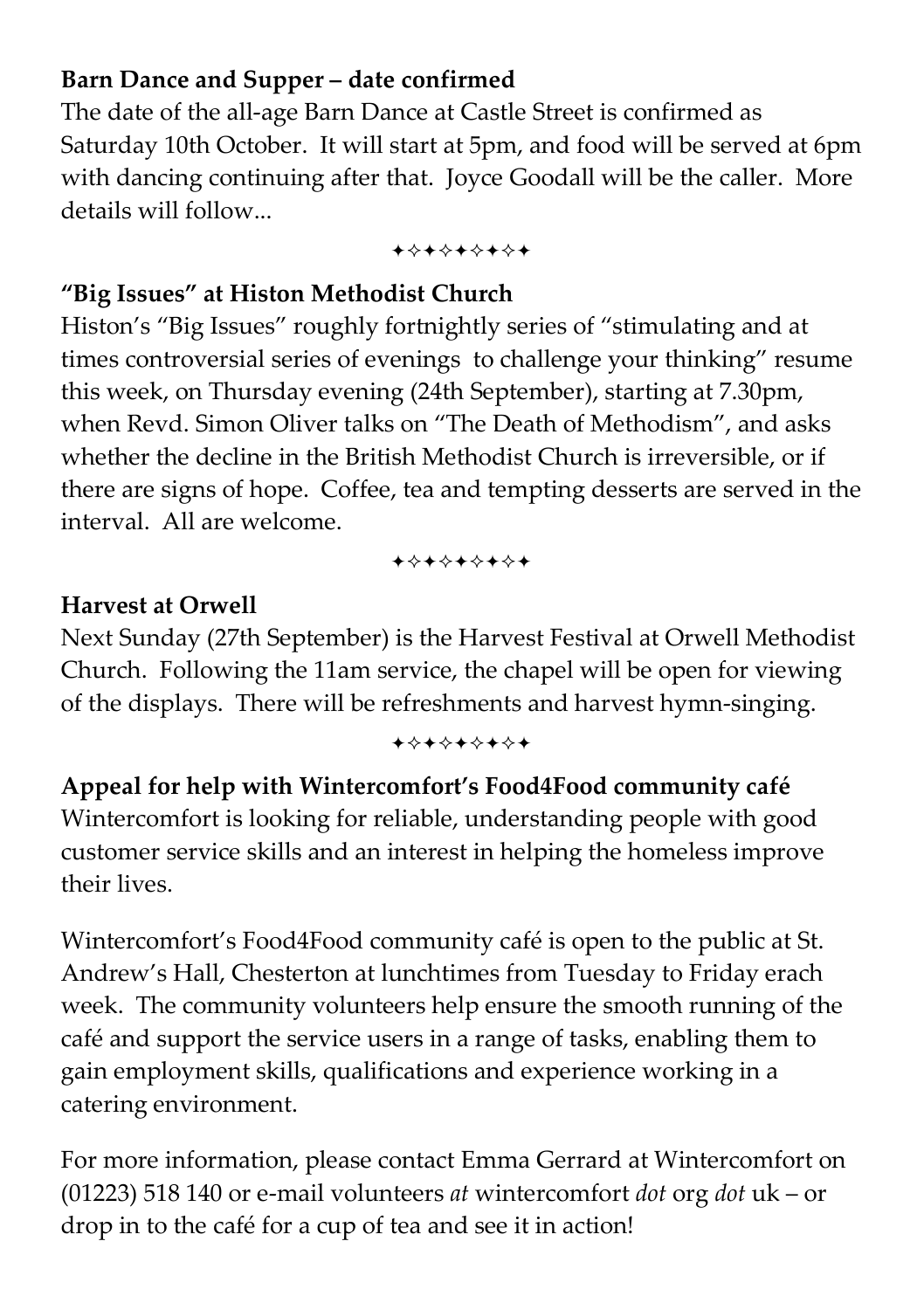### **Cambridge Churches Homelessness Project (1)**

As the evenings get shorter and the summer perhaps (if we're lucky) has a last attempt to shine on us, it's time to start thinking about volunteering for the Cambridge Churches Homelessness Project. This winter it will run from 1st December until 29th February.

Homelessness has once again been in the local news for all the wrong reasons, with the sudden death of one of last year's CCHP guests, and the man seen begging with a placard stating his army number. Sadly we know that one of the ways into homelessness is to leave the army.

You can help! On Wednesday evenings in December, January and February, Castle Street will be hosting the CCHP, working with volunteers drawn from across Church at Castle. More information can be found in Ank Rigelsford's article in the September *Castle View*, but please help us by showing your willingness to be involved – please put your name on the sign-up sheet and tick the activities that you could do.

+\*\*\*\*\*\*\*

#### **Cambridge Churches Homelessness Project (2)**

In addition to the volunteers, Hope Cambridge is looking to recruit one or two part-time Project Workers to help set up and run the project. Responsibilities will include:

- Building the rota of trained volunteers;
- Helping each church get ready to host;
- Setting up and managing day to day operations;
- Liaising with local agencies on guest lists and guest needs and outcomes
- Developing listening relationships with guests;
- Providing practical and pastoral advice, guidance and support to guests towards agreed outcomes.

Start dates are flexible, and some work will carry on beyond February 2016. Salary will be £20,000-£24,000 pro-rata depending on the person and the agreed responsibilities. Full training will be given. The hours may include evening and day-time working. Anyone interested should e-mail cchp *at* hopecambridge *dot* com or call Hope Cambridge on 0800 321 3238 (they will phone back with more details).